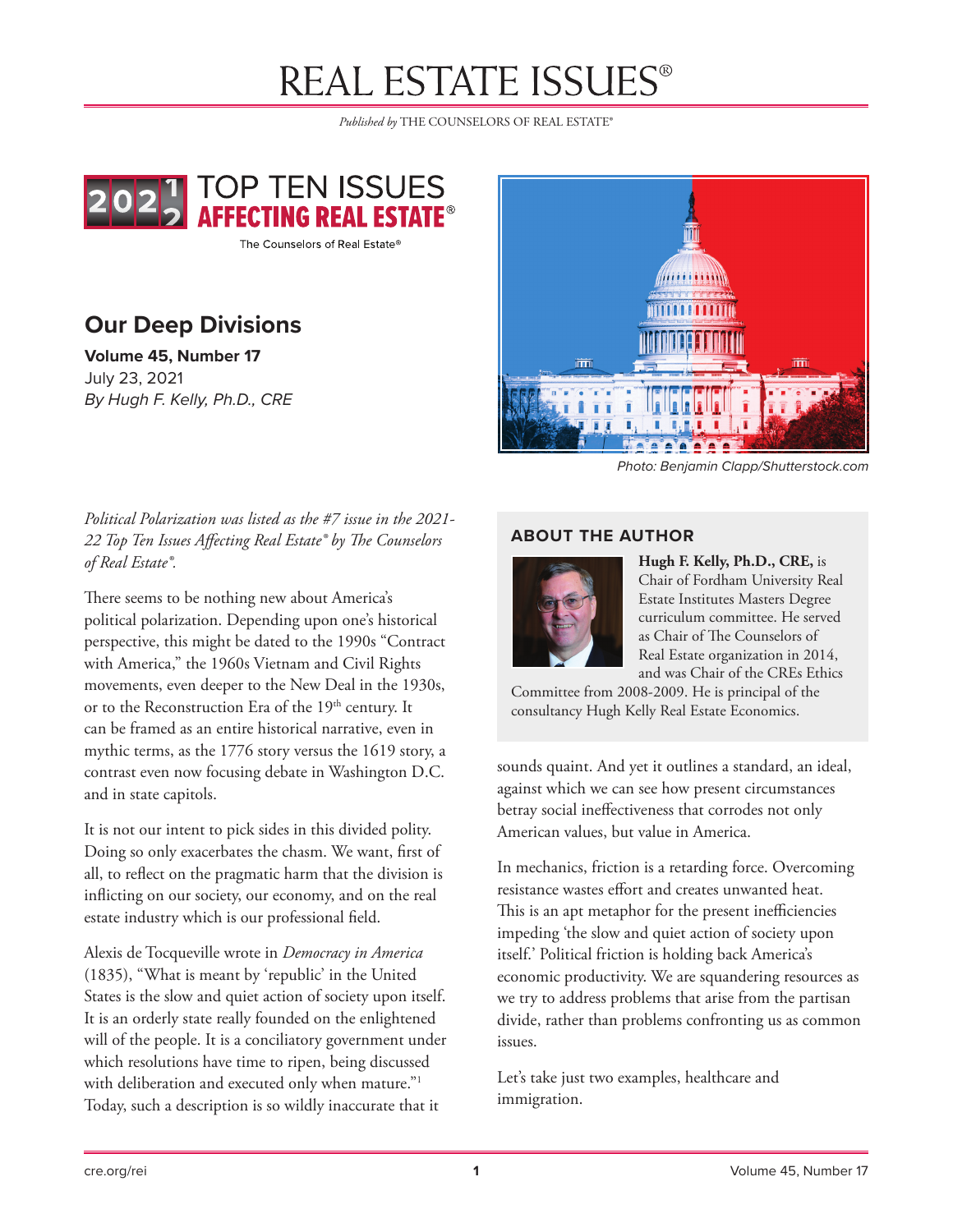## **REAL ESTATE ISSUES®** Our Deep Divisions

#### **HEALTHCARE**

Early 2021 Gallup polling shows 80 percent of Americans personally worrying about the availability and affordability of *healthcare*, a majority worrying "a great deal". Moreover, 63 percent are dissatisfied with the current state of the healthcare available to them, 41 percent being "very dissatisfied".2 In late November 2020, after the election, a majority of those polled (56 to 42 percent, with 2 percent having no opinion) maintained a view that it was a responsibility of the federal government to assure that all Americans have healthcare coverage.<sup>3</sup>

In the past 14 months we have seen two major successes: the Operation Warp Speed vaccine development program in 2020 and then the deployment effort in early 2021 that has now seen about 162 million (48.8 percent) fully vaccinated and about 56.3 percent of the U.S. population having received at least one dose as of July 22nd. 4

And yet, when it came time for a vote on the COVID-19 relief bill in Congress, there was a virtually total party-line split. This indicates that 'inside the Beltway' divisions are far more hardened than the collective judgment of the American people. That is a cause for frustration, but on the broad scale may offer a glimmer of hope.

For the economy and for the real estate industry, the risk of health care vulnerability could not have been more starkly framed than it has been in the pandemic. To the degree that recovery of user-demand in commercial properties depends both upon employers, workers, and property owners/managers developing confidence in public health measures and in the general population's ability to be secure in maintaining its wellness, the dysfunction in Washington (and across states) in pragmatically focusing on American healthcare acts as a drag on the economy and on real estate, which houses the day-to-day functioning of that economy.

#### **IMMIGRATION**

The issue of immigration has been festering for decades and, if anything, has intensified in its status as a partisan

hot-button identifier for politicians. Meanwhile, according to the sequential polling data from Gallup, Americans have been achieving greater consensus. In 2002, 58 percent of those polled felt that the level of immigration should decrease, 30 percent believed that it should be sustained at the then-current level, and only 8 percent suggested an increase in immigration would be desirable.<sup>5</sup> In point of fact, the volume of legal immigration in 2019 was 1,031,765, just 2.4 percent lower than the level in 2002.<sup>6</sup>

As of 2020, Gallup found that 36 percent of those polled favored sustaining current immigration volume, while those recommending an increase had soared to 34 percent. Those believing immigration should be curtailed had dropped by half to 28 percent.<sup>7</sup>

In April 2021 the Cato Institute released its report on immigration, *"E Pluribus Unum"*. Their survey of 2,600 U.S. adults found that few Americans want immigration shut down. The margin favoring continued population inflow was ten-to-one; only nine percent of the respondents advocated closing the border. A majority, 72 percent of Americans, believe that immigrants come to America to "find jobs and improve their lives." They favor shorter waiting periods for prospective immigrants (five years or less is the period recommended by 80 percent; five years is the current average). Across the board, 53 percent of the survey respondents believe the ability to immigrate is a "basic human right", and 55 percent support a pathway to citizenship for unauthorized immigrants if they meet certain requirements.<sup>8</sup>

On balance, even in these hyper-partisan times, the Cato survey found Americans resonating with the nation's self-understanding as 'a nation of immigrants.' With all that, it has been 35 years since a major immigration bill has made its way through Congress, midway through the second Reagan administration. This year, bipartisanship on immigration has been hard to come by, although good faith efforts seem to be underway. But when the American Dream and Promise Act came up for a House vote, only nine Republicans voted "yea." And when the Farm Workforce Modernization Act, supportive of immigrant agricultural labor, was voted on, 182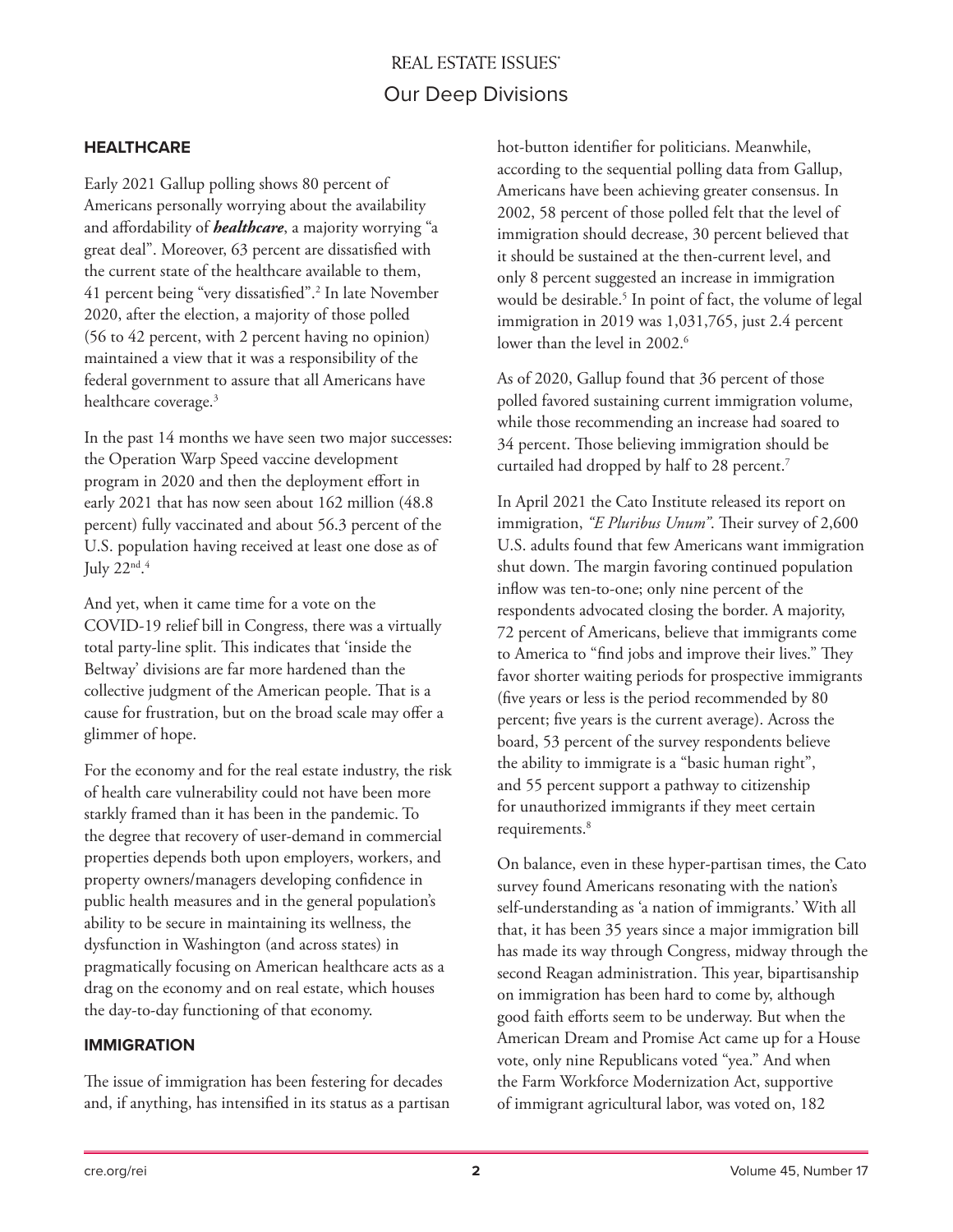## **REAL ESTATE ISSUES** Our Deep Divisions

Republicans voted in opposition, with just 30 joining the Democrats in passing the bill. In the months since, neither bill has been able to get a vote on the floor of the gridlocked Senate.

Business support for immigration reform has been strong. The U.S Chamber of Commerce, the National Association of Manufacturers, and the Business Roundtable have all endorsed an approach to immigration that is encouraging of welcoming new workers, something of some urgency given current demographic trends.9, 10, 11 The pandemic did, in all truth, put some of the pressure of any labor shortfall to the side in 2020. But with the economy re-opening with some vigor in 2021 and 2022, the realities of Boomer retirements, an anemic volume of native-born labor force entrants in the present decade, and the decline in the female labor force participation rate since the late 1990s, will again be squeezing employers. This is already evident in the data and in corporate commentary.

Pre-COVID, real estate was feeling the pinch. The National Association of Home Builders has stressed how the broken immigration system has hamstrung the production of housing, delaying deliveries and driving up prices.12 Building service workers, through their union (SEIU), are calling for an immigration approach facilitating immigrants' full participation in the economy as an immediate priority. And it should also be noted that many forms of real estate, including hotels, restaurants, personal service retailing, and medical offices, have high levels of immigrant workers in their occupancy profile.

#### **CONCLUSION**

So it is that we consider the present tribalism of American politics as a top issue for real estate now and in the foreseeable future. It hinders our productivity and therefore the nation's economic strength. And the real estate industry's well-being is a function of our economic growth. Partisanship has been distilled into more extreme positions within Washington by the vagaries of primaries, gerrymandering, and the propensity of incumbents to stick to the status quo. In fact, Congress

is more divided on many issues than is the American public as a whole.

We acknowledge that there is legitimately a diverse range of political ideology in America. But there must also be a kind of Venn Diagram in which the political positions can acknowledge an area of overlap, common ground that is apparent when those outside the Beltway are queried. Even though the Red and Blue map represents truly differing perspectives and priorities, the nation is decidedly less polarized than are its elected representatives. The economy and the real estate industry would be far healthier, as would American society, if the pattern of party-line voting in the halls of Congress could be transcended in favor of something very traditional: the defining of politics as the art of compromise. •

#### **ENDNOTES**

- 1. Alexis de Tocqueville. *Democracy in America.* 1835.
- 2. "Healthcare System" Gallup, Inc. https://news. gallup.com/poll/4708/healthcare-system.aspx (accessed July 22, 2021).
- *3. Ibid.*
- 4. "COVID-19 Vaccinations in the United States." COVID Data Tracker, Centers for Disease Control and Prevention. https://covid.cdc.gov/covid-datatracker/#vaccinations (accessed July 22, 2021).
- 5. "Immigration" Gallup, Inc. https://news.gallup. com/poll/1660/immigration.aspx (accessed July 22, 2021).
- 6. "U.S. Immigration Trends." Migration Policy Institute. https://www.migrationpolicy.org/ programs/data-hub/us-immigration-trends (accessed July 22, 2021).
- *7. Supra* note 5.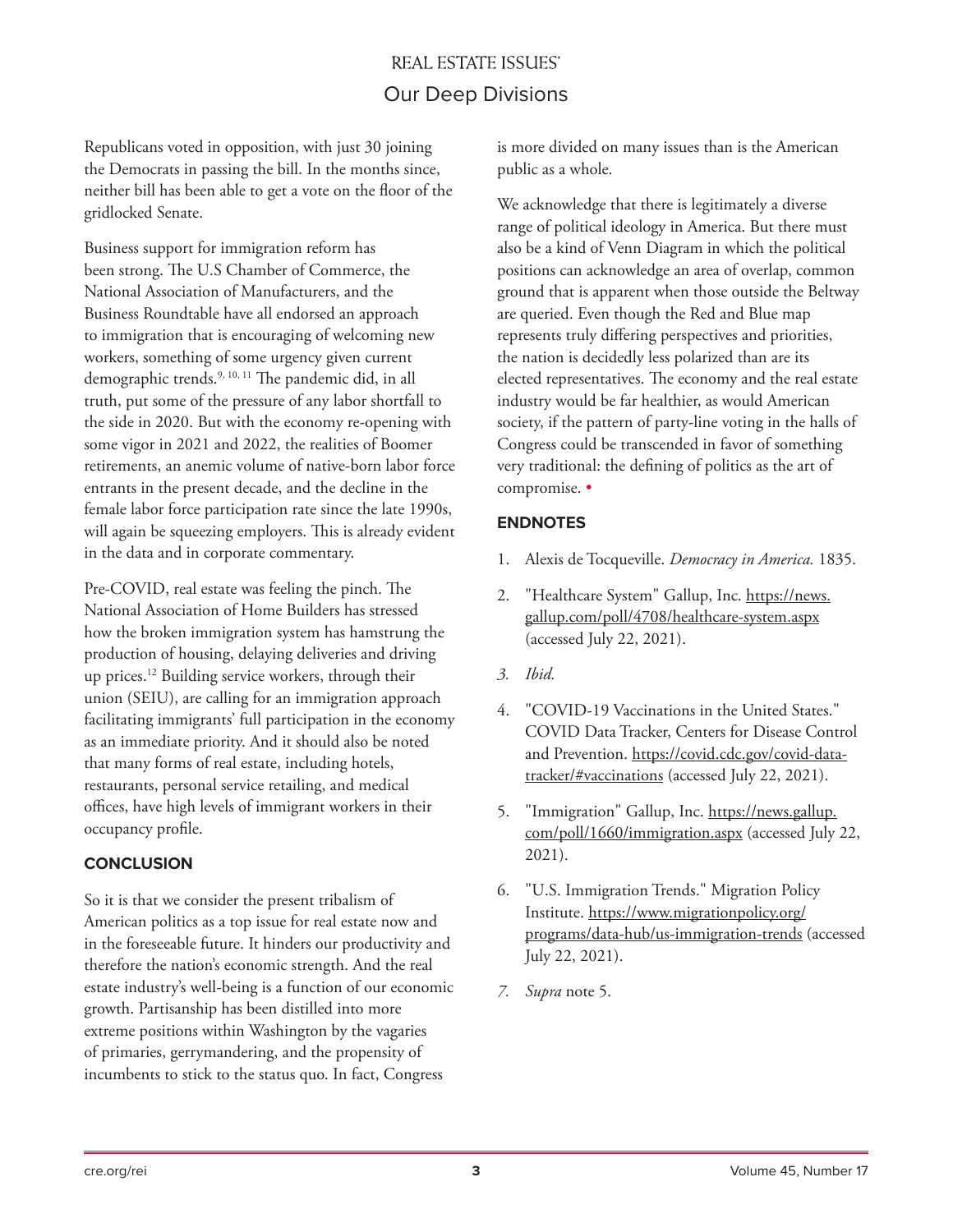## **REAL ESTATE ISSUES®** Our Deep Divisions

- 8. Emily Ekins and David Kemp. "*E Pluribus Unum*: Findings from the Cato Institute 2021 Immigration and Identity National Survey." Cato Institute, April 27, 2021. https://www.cato.org/survey-reports/epluribus-unum-findings-cato-institute-2021 immigration-identity-national-survey (accessed July 22, 2021).
- 9. "Immigration." U.S. Chamber of Commerce. https://www.uschamber.com/immigration (accessed July 22, 2021).
- 10. "Manufacturers Encourage Congress to Find Pathway for Bipartisan Infrastructure Legislation" National Association of Manufacturers, July 21, 2021. https://www.nam.org/manufacturersencourage-congress-to-find-pathway-for-bipartisaninfrastructure-legislation-14639/ (accessed July 22, 2021).
- 11. "Immigration." Business Roundtable. https:// www.businessroundtable.org/policy-perspectives/ immigration (accessed July 22, 2021).
- 12. "Immigration Reform is Key to Building a Skilled Workforce." National Association of Home Builders. https://www.nahb.org/advocacy/toppriorities/workforce-development/Immigration-Reform-is-Key-to-Building-a-Skilled-Workforce (accessed July 22, 2021).



*www.cre.org*

This article/submission represents the opinions of the authors/contributors and not necessarily those of The Counselors of Real Estate® or its members. The Counselors assumes no responsibility for the opinions expressed/citations and facts used by the contributors to this publication regardless of whether the articles/submissions are signed.

Published by The Counselors of Real Estate, a not-for-profit organization, 430 N. Michigan Ave., Chicago, IL, 60611. Copyright 2021 by The Counselors of Real Estate. All rights reserved. (Published online at cre.org/rei).

*Real Estate Issues* is a registered trademark of The Counselors of Real Estate, a not-for-profit organization.

The Counselors of Real Estate®, established in 1953, is an international group of high-profile professionals including members of prominent real estate, financial, legal and accounting firms as well as leaders of government and academia who provide expert, objective advice on complex real property situations and land-related matters. Membership is selective, extended by invitation. The organization's CRE® (Counselor of Real Estate) credential is granted to all members in recognition of superior problem solving ability in various areas of real estate counseling.